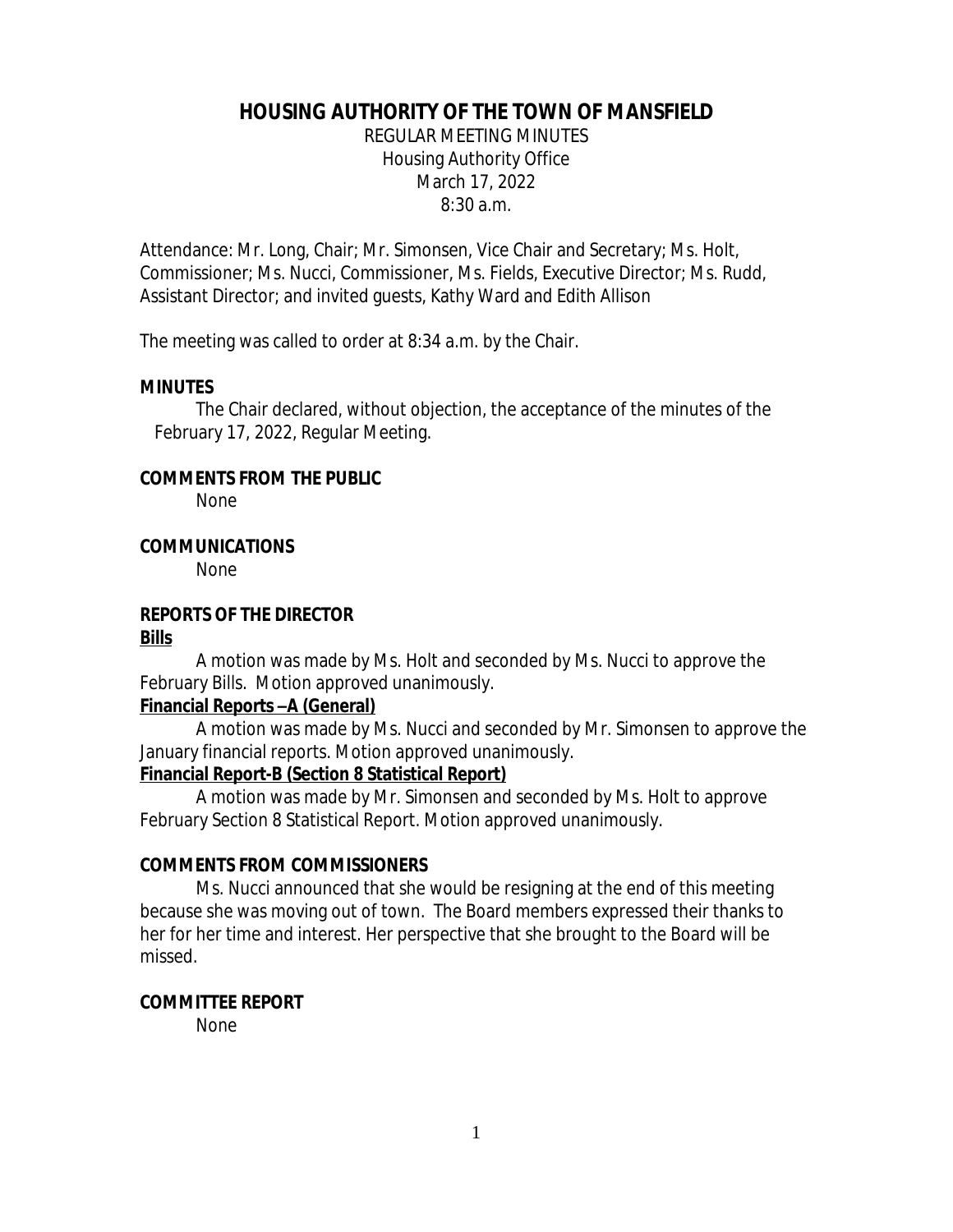### **PROPERTY MANAGEMENT (NON-OWNED) South Eagleville (Eagleville Green)**

Documents continue to be gathered and produced in response to questions and discussions with CHFA and DOH. Final plans are being completed by the architect.

### **UNFINISHED BUSINESS**

### **Section 8 Waiting List Opening**

Ms. Fields stated the Housing Authority received 1,052 applications. This is the lowest number of applications since, at least, 2006. Through a lottery, 250 applicants were put on the Waiting List. The first group of twenty families will be sent paperwork to begin processing on March 22, 2022.

### **Tenant Commissioner**

There is still one vacancy on the Board.Ms. Fields approached a resident at Wright's Village and while interested, due to her current work schedule, she was unable to consider the position at this time. Ms. Fields will continue the search. Ms. Fields is expanding the search to include all our housing programs participants and not just Wright's Village residents.

# **NEW BUSINESS**

## **Building Damage at Holinko Estates**

A guest of a tenant drove into Building 3. Apparently, he thought he was in reverse. The car was uninsured and unregistered. The Tenant called the police and reported the damage to their renter's insurance carrier. The damage on the outside appeared to be the A/C sleeve and a couple very minor cracks in the siding, but on the inside, the wall under the window has been pushed in. Ms. Fields met with the insurance adjuster on March 3, 2022, who provided a couple contractor names with whom they had worked previously. On March 11, 2022, Ms. Fields met with the contractor who will put an estimate together for the insurance company.

# **Policy Committee**

Ms. Fields asked that the Policy Committee be reinstated to consider three policy updates that include the CT Family Medical Leave Act, Non-Harassment, and Remote Work. Mr. Long is the only Board member remaining from the original Committee members. Ms. Ward was invited to be on the committee again to review the new policies.

The new committee members will be Mr. Long, Mr. Simonsen and Ms. Ward. Ms. Fields will set up a meeting that is convenient for the members.

# **Section 8 2022 Utility Schedule**

Ms. Fields provided the Board with the new 2022 utility schedule to be used for Section 8 effective July 1, 2022. The Schedule is updated each year and is based on rates/costs for energy sources based on unit bedroom size.

A motion was made by Ms. Nucci and seconded by Mr. Simonsen to approve the 2022 Utility Schedule for Section 8. Motion approved unanimously.